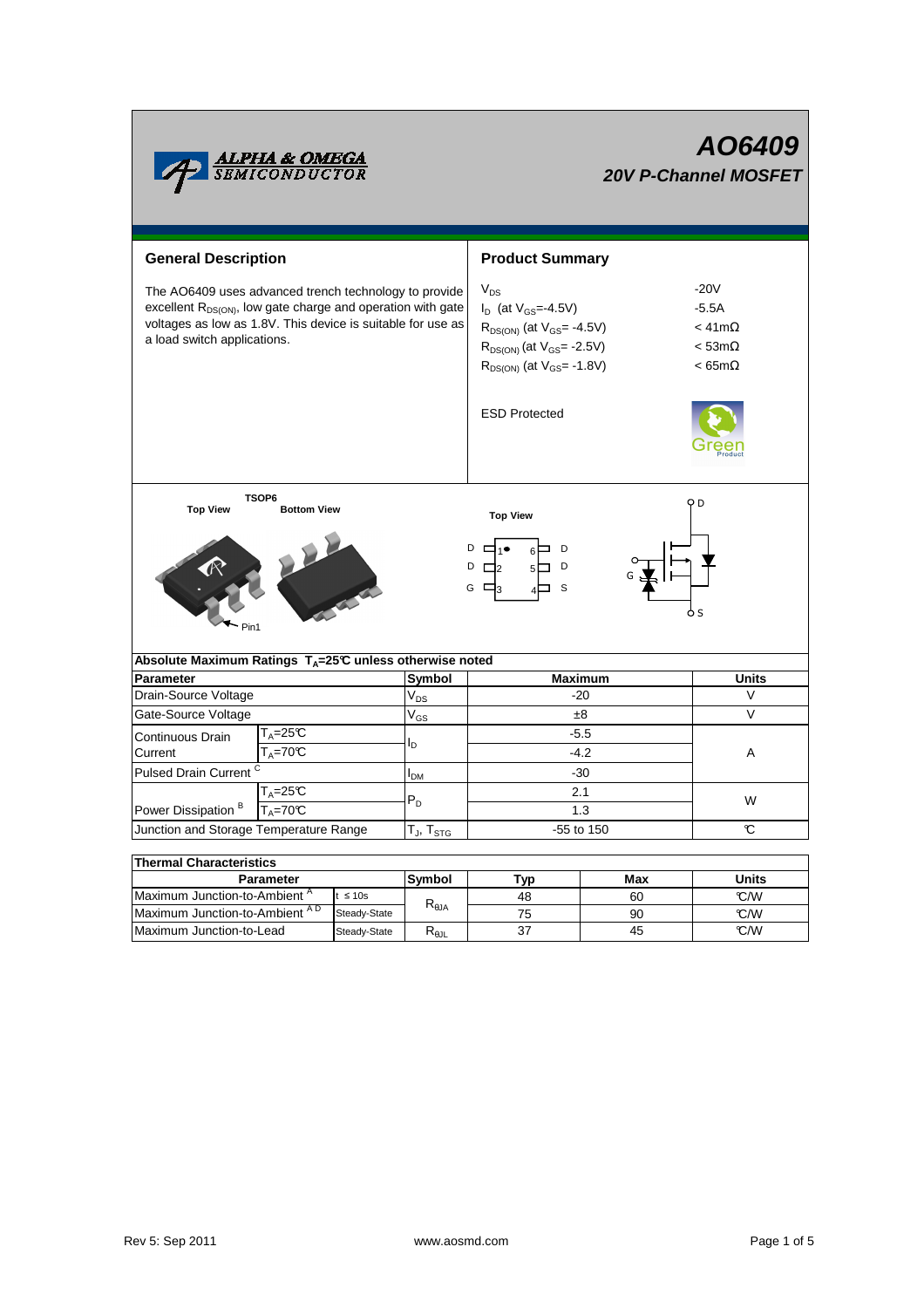**AO6409** 



## **Electrical Characteristics (TJ=25°C unless otherwise noted)**

| <b>Symbol</b>               | <b>Parameter</b>                        | <b>Conditions</b>                                                                             |                                    | Min    | <b>Typ</b> | <b>Max</b> | <b>Units</b> |
|-----------------------------|-----------------------------------------|-----------------------------------------------------------------------------------------------|------------------------------------|--------|------------|------------|--------------|
| <b>STATIC PARAMETERS</b>    |                                         |                                                                                               |                                    |        |            |            |              |
| <b>BV<sub>DSS</sub></b>     | Drain-Source Breakdown Voltage          | $I_{D} = -250 \mu A$ , $V_{GS} = 0V$                                                          |                                    | $-20$  |            |            | $\vee$       |
| $I_{\text{DSS}}$            | Zero Gate Voltage Drain Current         | $V_{DS}$ =-20V, $V_{GS}$ =0V                                                                  |                                    |        |            | -1         | μA           |
|                             |                                         |                                                                                               | $T_{\parallel} = 55$ °C            |        |            | -5         |              |
| $I_{\text{GSS}}$            | Gate-Body leakage current               | $V_{DS} = 0V$ , $V_{GS} = \pm 8V$                                                             |                                    |        |            | ±10        | μA           |
| $V_{GS(th)}$                | Gate Threshold Voltage                  | $V_{DS} = V_{GS}$ , $I_D = -250 \mu A$                                                        |                                    | $-0.3$ | $-0.57$    | $-0.9$     | $\vee$       |
| $I_{D(ON)}$                 | On state drain current                  | $V_{GS} = -4.5V$ , $V_{DS} = -5V$                                                             |                                    | $-30$  |            |            | A            |
| $R_{DS(ON)}$                | Static Drain-Source On-Resistance       | $V_{GS} = -4.5V$ , $I_{D} = -5.5A$                                                            |                                    |        | 34         | 41         | $m\Omega$    |
|                             |                                         |                                                                                               | $\overline{T}$ <sub>J</sub> =125°C |        | 49         | 59         |              |
|                             |                                         | $V_{GS}$ =-2.5V, $I_{D}$ =-4A                                                                 |                                    |        | 42         | 53         | $m\Omega$    |
|                             |                                         | $V_{GS}$ =-1.8V, $I_D$ =-2A                                                                   |                                    |        | 52         | 65         | $m\Omega$    |
| $g_{FS}$                    | <b>Forward Transconductance</b>         | $V_{DS}$ =-5V, I <sub>D</sub> =-5.5A                                                          |                                    |        | 20         |            | S            |
| $V_{SD}$                    | Diode Forward Voltage                   | $I_s = -1A$ , $V_{gs} = 0V$                                                                   |                                    |        | $-0.64$    | $-1$       | $\vee$       |
| $I_{\rm S}$                 | Maximum Body-Diode Continuous Current   |                                                                                               |                                    |        | $-2$       | A          |              |
| <b>DYNAMIC PARAMETERS</b>   |                                         |                                                                                               |                                    |        |            |            |              |
| $C_{\text{iss}}$            | Input Capacitance                       | $V_{GS}$ =0V, $V_{DS}$ =-10V, f=1MHz                                                          |                                    | 600    | 751        | 905        | pF           |
| $C_{\rm oss}$               | <b>Output Capacitance</b>               |                                                                                               |                                    | 80     | 115        | 150        | pF           |
| $\overline{C_{\rm rss}}$    | Reverse Transfer Capacitance            |                                                                                               |                                    | 48     | 80         | 115        | pF           |
| $R_{q}$                     | Gate resistance                         | $V_{GS}$ =0V, $V_{DS}$ =0V, f=1MHz                                                            |                                    | 6      | 13         | 20         | Ω            |
| <b>SWITCHING PARAMETERS</b> |                                         |                                                                                               |                                    |        |            |            |              |
| $Q_{q}$                     | <b>Total Gate Charge</b>                | $V_{GS}$ =-4.5V, $V_{DS}$ =-10V, $I_{D}$ =-5.5A                                               |                                    | 7.4    | 9.3        | 11         | nC           |
| $Q_{gs}$                    | Gate Source Charge                      |                                                                                               |                                    | 0.8    | 1          | 1.2        | nC           |
| $Q_{gd}$                    | Gate Drain Charge                       |                                                                                               |                                    | 1.3    | 2.2        | 3.1        | nC           |
| $t_{D(on)}$                 | Turn-On DelayTime                       |                                                                                               |                                    |        | 13         |            | ns           |
| t,                          | Turn-On Rise Time                       | $V_{GS}$ =-4.5V, $V_{DS}$ =-10V, R <sub>1</sub> =1.8 $\Omega$ ,<br>$R_{\text{GEN}} = 3\Omega$ |                                    |        | 9          |            | ns           |
| $t_{D(off)}$                | Turn-Off DelayTime                      |                                                                                               |                                    |        | 19         |            | ns           |
| $t_f$                       | <b>Turn-Off Fall Time</b>               |                                                                                               |                                    |        | 29         |            | ns           |
| $t_{rr}$                    | <b>Body Diode Reverse Recovery Time</b> | $I_F = -5.5A$ , dl/dt=500A/ $\mu$ s                                                           |                                    | 20     | 26         | 32         | ns           |
| $Q_{rr}$                    | Body Diode Reverse Recovery Charge      | $I_F = -5.5A$ , dl/dt=500A/us                                                                 |                                    | 40     | 51         | 62         | nC           |

A. The value of R<sub>θJA</sub> is measured with the device mounted on 1in<sup>2</sup> FR-4 board with 2oz. Copper, in a still air environment with T<sub>A</sub> =25°C. The

value in any given application depends on the user's specific board design.<br>B. The power dissipation P<sub>D</sub> is based on T<sub>J(MAX)</sub>=150°C, using ≤ 10s junction-to-ambient thermal resistance.

C. Repetitive rating, pulse width limited by junction temperature  $T_{J(MAX)}$ =150°C. Ratings are based on low frequency and duty cycles to keep initialT $_J=25^\circ$  C.

D. The  $R_{AJA}$  is the sum of the thermal impedance from junction to lead  $R_{AJI}$  and lead to ambient.

E. The static characteristics in Figures 1 to 6 are obtained using <300us pulses, duty cycle 0.5% max.

F. These curves are based on the junction-to-ambient thermal impedance which is measured with the device mounted on 1in<sup>2</sup> FR-4 board with 2oz. Copper, assuming a maximum junction temperature of  $T_{J(MAX)}$ =150°C. The SOA curve provides a single pulse rating.

COMPONENTS IN LIFE SUPPORT DEVICES OR SYSTEMS ARE NOT AUTHORIZED. AOS DOES NOT ASSUME ANY LIABILITY ARISING OUT OF SUCH APPLICATIONS OR USES OF ITS PRODUCTS. AOS RESERVES THE RIGHT TO IMPROVE PRODUCT DESIGN, FUNCTIONS AND RELIABILITY WITHOUT NOTICE.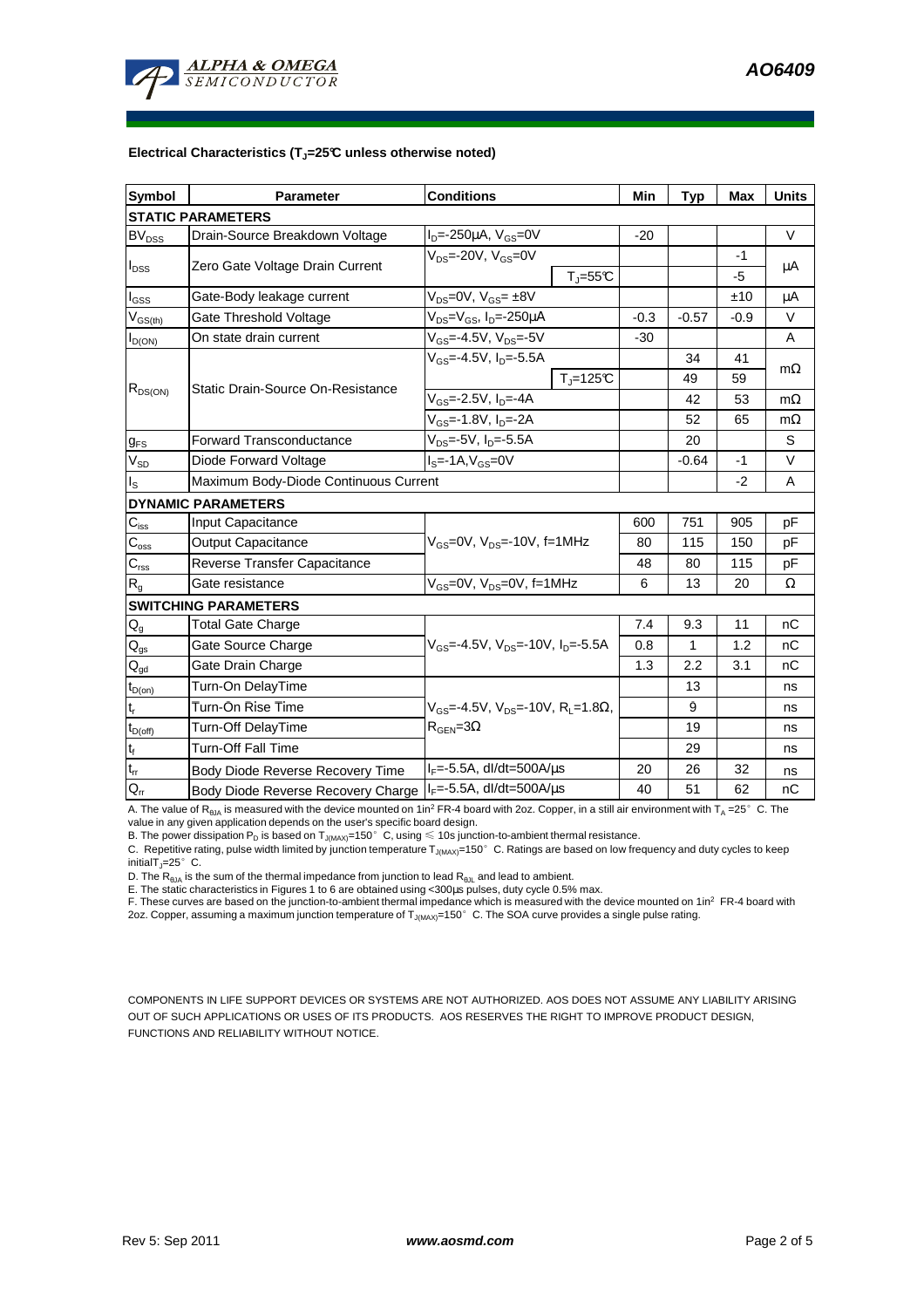

## **TYPICAL ELECTRICAL AND THERMAL CHARACTERISTICS**

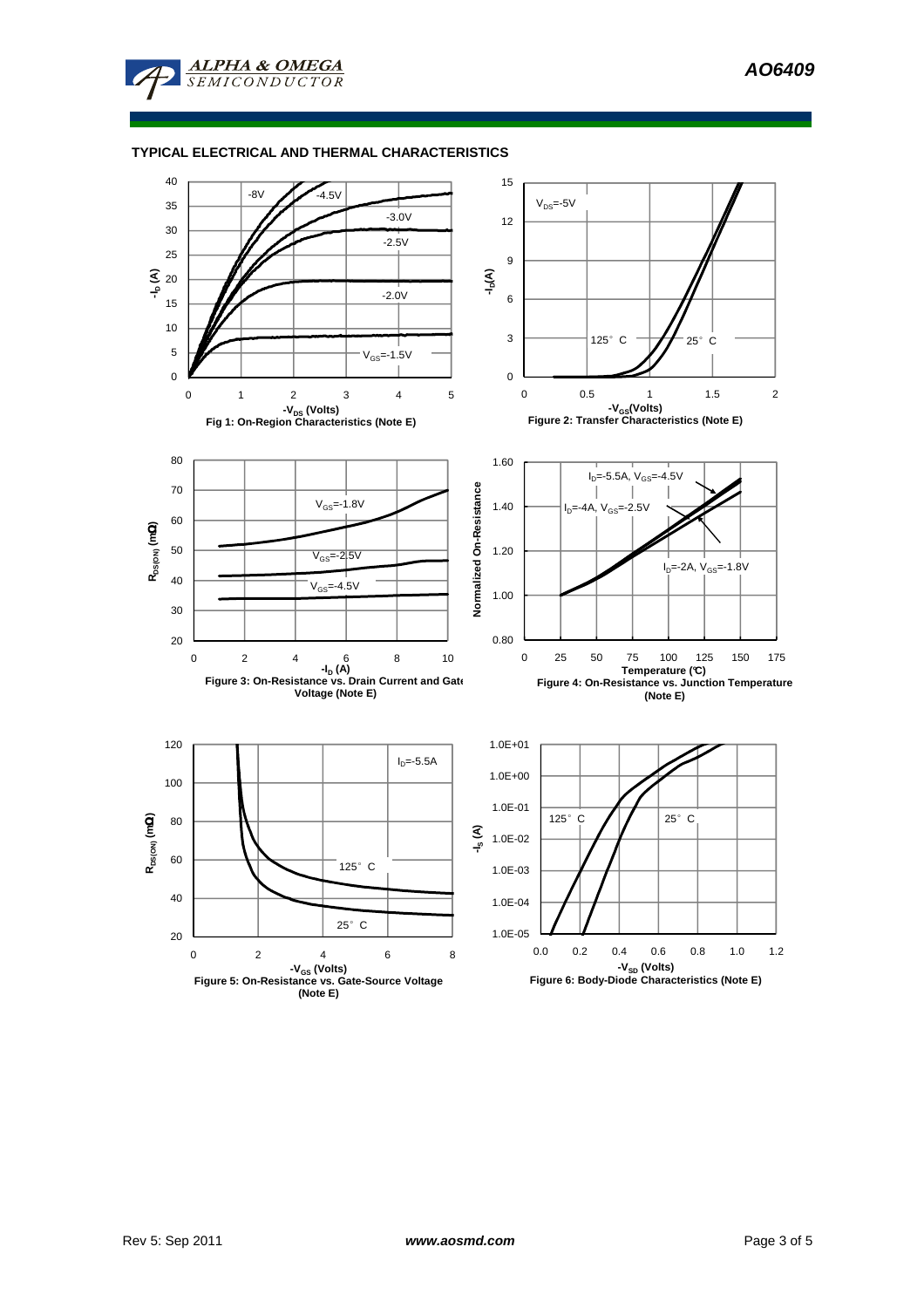

## **TYPICAL ELECTRICAL AND THERMAL CHARACTERISTICS**